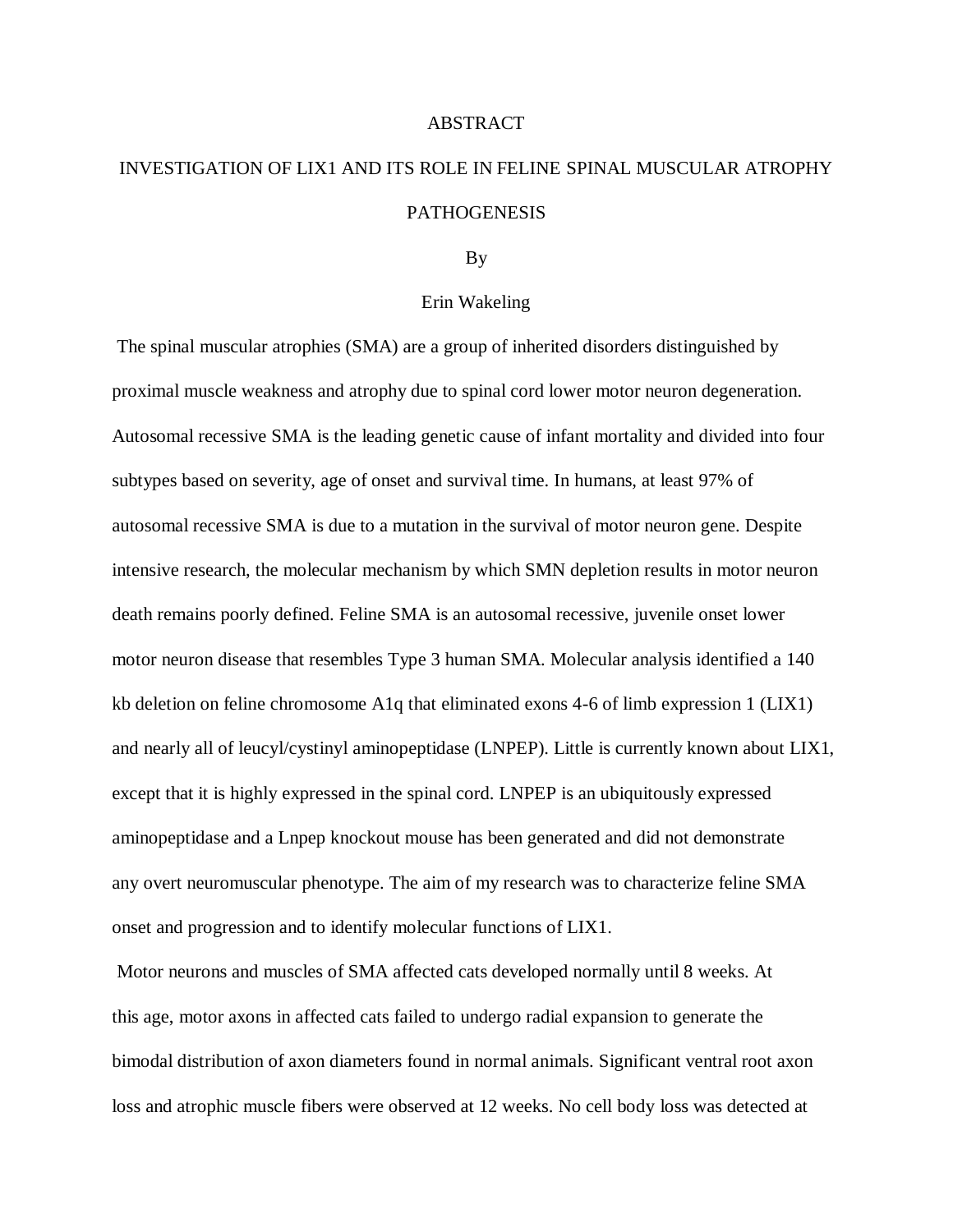21 weeks, although chromatolytic cells and acentric nuclei were observed. Thus the first pathological change in feline SMA detected in this study was a failure of axon radial outgrowth. In order to confirm that LIX1 is the feline SMA disease gene and facilitate future investigation of LIX1 function, a Lix1 knockout mouse was ordered from Lexicon Genetics, Inc. Homozygous Lix1 knockout mice did not demonstrate any neuromuscular phenotype even at two years of age, as assessed by motor function tests and spinal cord and muscle histology. However, expression of a Lix1 alternative transcript (Lix1alt) with an independent promoter was maintained in Lix1-/- mice and may compensate for the loss of Lix1.

A yeast two-hybrid screen of a human fetal brain cDNA library was conducted to identify putative LIX1 interacting partners. This screen of 2 x 107

clones identified twelve unique preys,

some of which were identified multiple times. Confirmation of the protein interactions was accomplished by in vitro co-immunoprecipitation and band shift assays. The cytoplasmic domain of DACHSOUS1 (DCHS1) was identified 20 times in the yeast two-hybrid screen and was the only prey that had a confirmed interaction with LIX1 in vitro. GFP tagged Lix1 and Lix1alt co-localized with DsRed tagged Dchs1 in cultured Cos7 and NSC34 cells. Although the co-localization in cultured cells supports an in vivo interaction between Lix1 or Lix1alt and Dchs1, no such interaction could be detected by in vivo co-immunoprecipitation.

Computational analysis of LIX1 predicted amino acids 22-99 to fold into a double stranded RNA binding domain. To test this prediction I conducted gel mobility shift assays with single and double stranded RNA and purified, recombinant LIX1. No interaction with RNA was observed in vitro. Furthermore, GFP-tagged Lix1 did not co-localize with Poly A Binding Protein